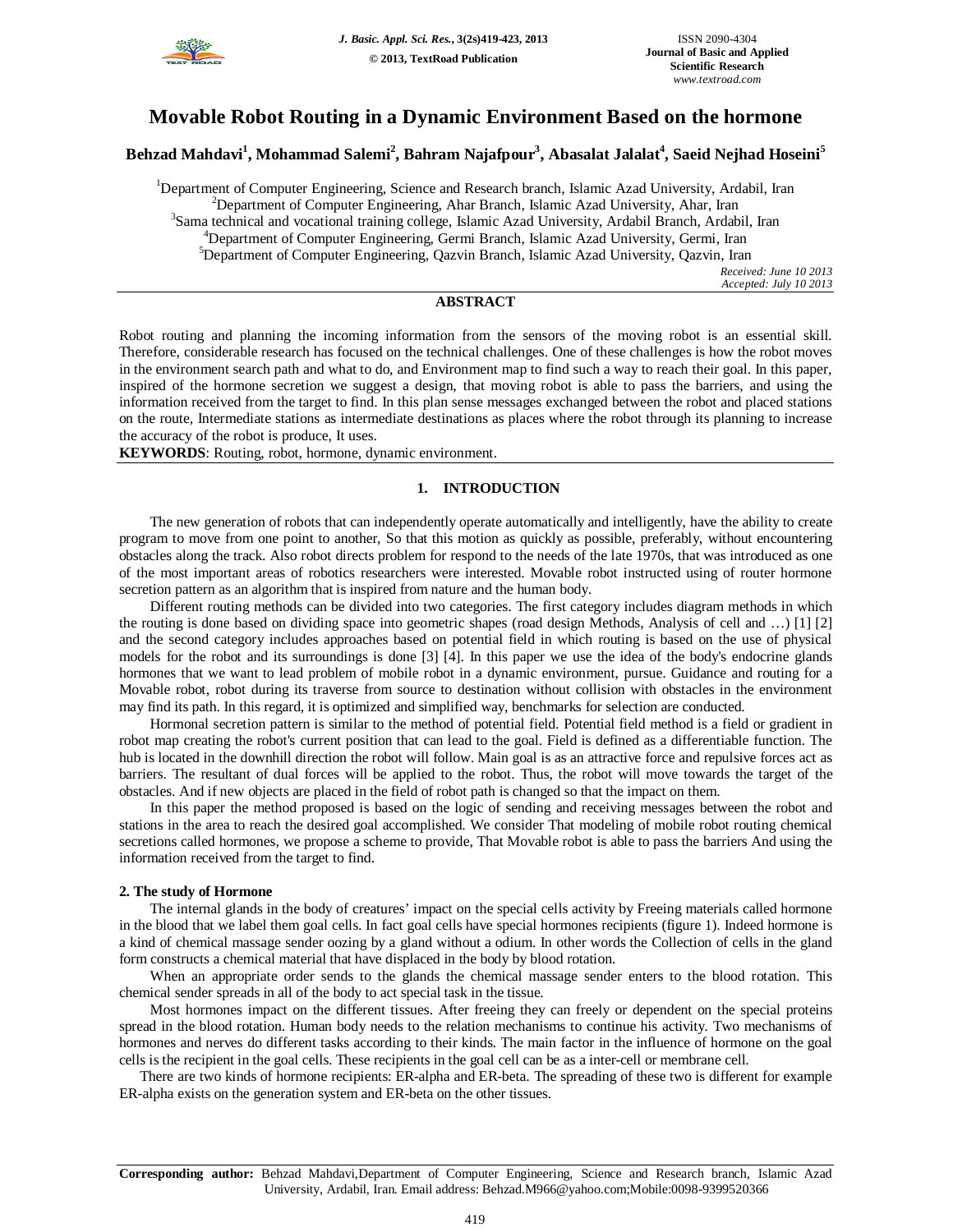

**Fig. 1.** Transfer Mode of hormones in the body

Hormones at the inter gland system play an important role in controlling of the body physiological balance such as arrangement of the blood sugar density and the body heat degree [5]. They include following characteristics:

1-Especiality: one type of hormone is only for goal or special function at tiny gland System.

2-Massage sender: hormone has no energy but it says to the received organ what to do.

3-Exploitation: a little amount of hormone can play an important task such as Maintain physiological balance.

4-Correlation: different hormones may cooperate or not after maintaining environment balance.

5-Longevity: each hormone has its long of life. Its density will decrease until it gets a Way.

Hormone has unique benefits in the best of decision. This idea depends on the Control of hormone and relation. Its benefit is that each knot only needs to gather its Neighbor information instead of throughout information for controlling the form of robot that is a vital part of distributed system [6].

#### **3. Adapted information from Hormone:**

This theory was introduced by WM shen [7] [8] [9]. He introduced two protocols: AC and ADC. In both of them each hormone interacts in sending massage activity like robot [8]. Zhang and Liu [10] introduced the model of p2p networks based on (HP2PON) that have complete interaction with the distributed knots. Trumler introduced the artificial hormones as a general way for making self-determined system based on networks that can use in the case networks [11]. For controlling and connecting, hormone has these characters:

1-This is not distance but transferring is done by all networks.

2-Special goal may react to special act.

3- Longevity and could be go away with time or purpose.

#### **4. Description of suggested way:**

Guiding mobile robot issue defines as movement of robot to a goal and passing of external obstacle in a dynamic environment using sensors and IC, PE, RF that its task is receiving robot signal, identification the environment and communication based on received information from robot and prepares an appropriate plane to reach the goal.

In this article with the use of radar idea, (MAC) is used for transferring massage between source and target. This protocol in fact consists of two source massages: RTS and CTS. These two show source and target existence in environment .Sender with sending RTS to inter knots, manifests awareness. After receiving the RTS package, if the distance is ready, with sending CTS, reacts to environment. Receiving the CTS package sender can start to send data.



**Fig.2.** Massage sending

In figure 2 station A wants to send a massage to station B. A sends RTS to its neighbor stations that is B. At this time from station B a CTS massage is sent to A and C. So from CTS C knows that A and B are in interaction and this shows existence of an active station. After receiving massage from B, data will establish between two stations. The sensor that we use in robot designing is a kind of ultrasonic waves with sound frequency. These sensors are usually used in manifesting things. The range of these sensors (SRF02) is between 18cm to 4m.

In this article because the movement of robot is in a dynamic environment and Because its unidimension and robot use electronic sensors for receiving and sending massage, so the movement of robots will search carefully.For facilitation, we assume robots like holonomic [12]. With this hypothesis the things

Around robots such as obstacles will manifest linearly. Robots observations are composed of two kinds of information. The first type is measurement from distance sensor that is put on the robot and shows timely position.

Relation1:

 $Ut = (\delta trans_{\lambda} \delta \theta)$  (1)

In relation 1  $\delta$ trans Displacement of the robot and  $\delta\theta$  Circulation is done by robots.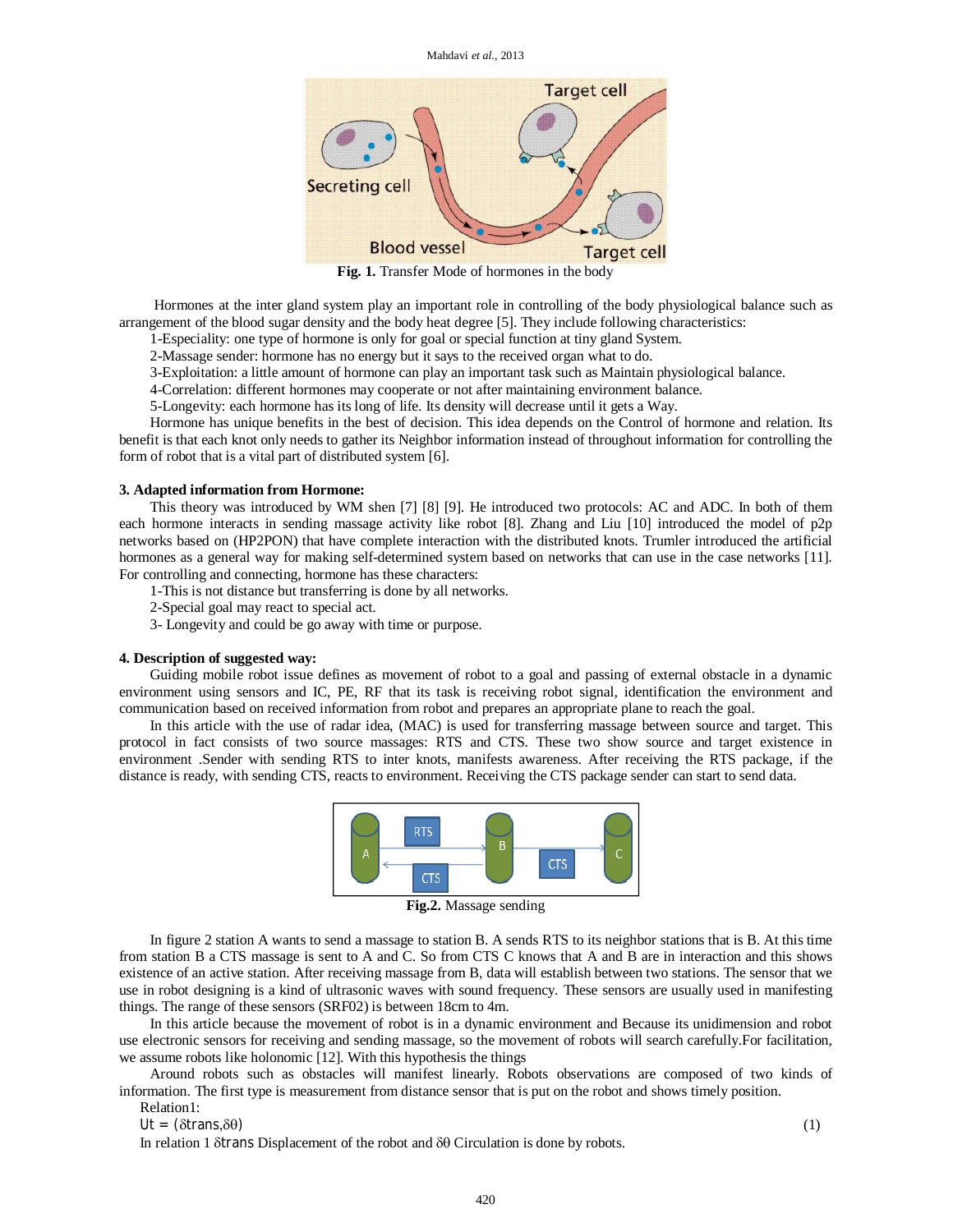The second is that the observation at  $t$  (zt) that is done by sensors, shows distance from obstacles $Zt=(r1,b1,...,bn)$ .

#### **4.1. Movement quotation:**

Device of first order nonlinear differential equation, consider: Relation 2:

$$
X = \frac{d}{|d|}y + x(r_b^2 - x^2 - y^2)
$$
  
 
$$
y = \frac{d}{|d|}x + y(r_b^2 - x^2 - y^2)
$$
 (2)

Scholarly such as Puancaro and Bandiscon worked on these Mechanisms. The answer is in the form of circle with radius R. If the ratio d/|d| becomes Positive, the rotation is like clock rotation and if it becomes 1, the rotation will be opposite clock rotation. d Vertical distance from the center of the robot to the goal line that has been drawn. In this system, x and y are the distance from obstacle focal that the robot should circle around it. Their derivations are the ratio of speed to obstacle center in dekart System. Their answer according to time is in following relation 3.

Relation 3:  
\n
$$
y = \frac{\sin(t + t_0)}{\sqrt{\frac{1}{r_b^2} \csc^{-2r}}}
$$
\n
$$
x = \frac{\cos(t + t_0)}{\sqrt{\frac{1}{r_b^2} \csc^{-2r}}}
$$
\n(3)

The answer polar coordinate system in Relation (4) below. Relation 4:  $(4)$ 

$$
\theta = t + t_0 \; , \; r = \frac{1}{\sqrt{r_b^2 \csc^{2r}}}
$$

General answer is the curve which is movable like an eddy to a center and when they arrive it, circle around it. The answer is in the below:



**Fig.3.** Draw the general solutions equation (2) along with the asymptotic

for each negative C, the answer is like figure3. The robot gains its ratio distance to station like dynamic and circles the obstacle (figure 4).



**Fig.4.** Manners get around circular obstacles

Assume an environment has a lot of stations that displace randomly. Each station has one sensor, control and relations unit for connecting to other knots such as robot.

Each station task is receiving environment information and transferring it to the robot for circling in the environment.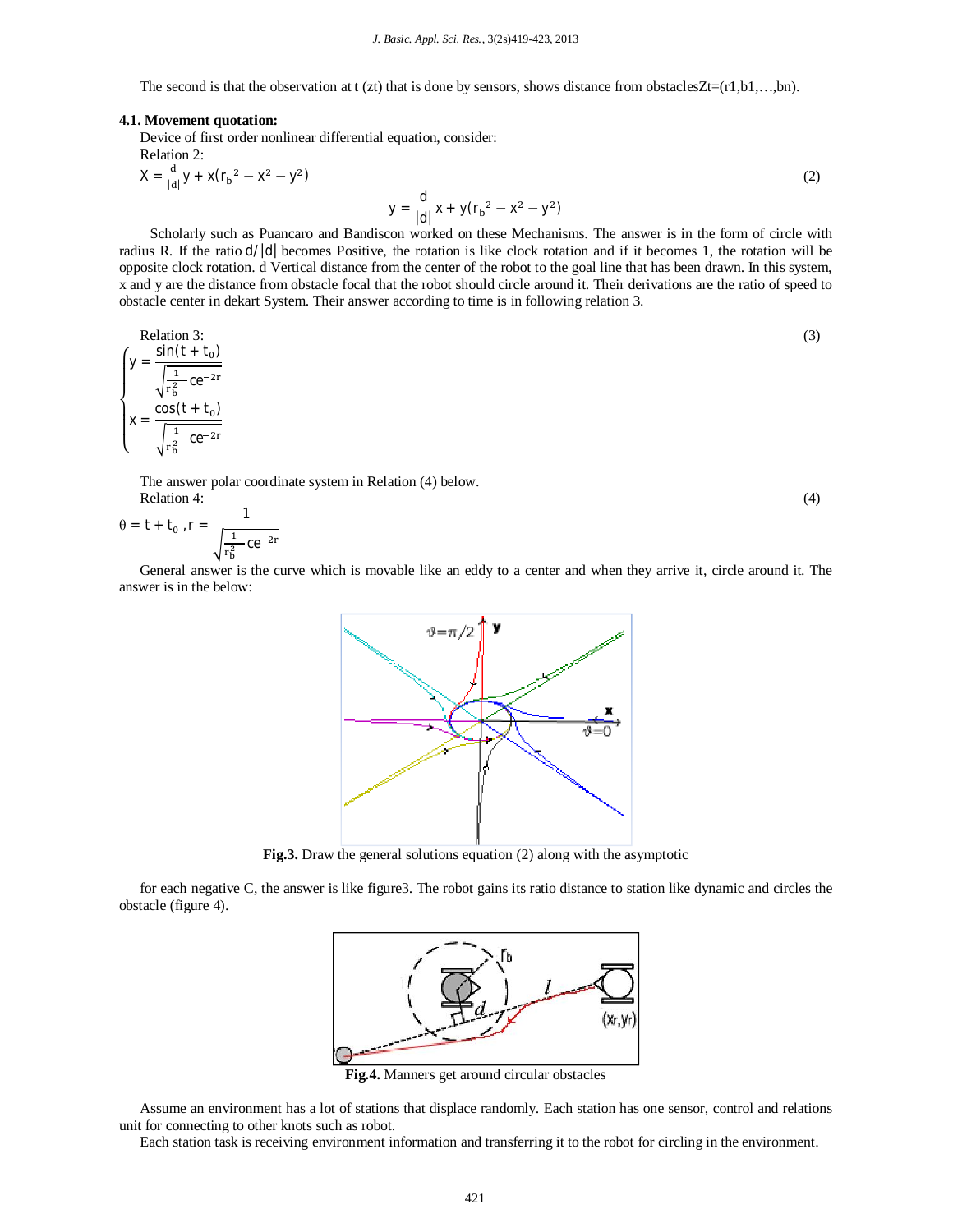Mahdavi *et al.,* 2013



**Fig.5.** How to publish messages in the environment

We see in figure 5, the robot in the starting movement spreads RTS massage in the environment. In fact assume a man seeks his missing in a busy city. The sender range spreads the signals from robot to environment around it that is nearly 1/5m. The station receives signal and after searching and processing, if there is a harmony Between robots and data station, a CTS massage sends to robot.

In figure 5, in starting movement, the robot spreads one signal to environment and because there is only S1 station, so receives signals and does not react. Then using sensors it continues to radaring till arrives to another station. The other stations positions are like S1. The station S8 after receiving massage, analogues it with properties and seeks characters with its own then makes a relation.



**Fig.6.** Block diagram of robot hardware

In figure 6 diagram, firstly sensors and receiver and senders, send their robots data for discovering obstacles and then analysis for center controlling. After these stages, movement of robot for controlling speed and movement from center controller reaches to engine and continues its usual way.